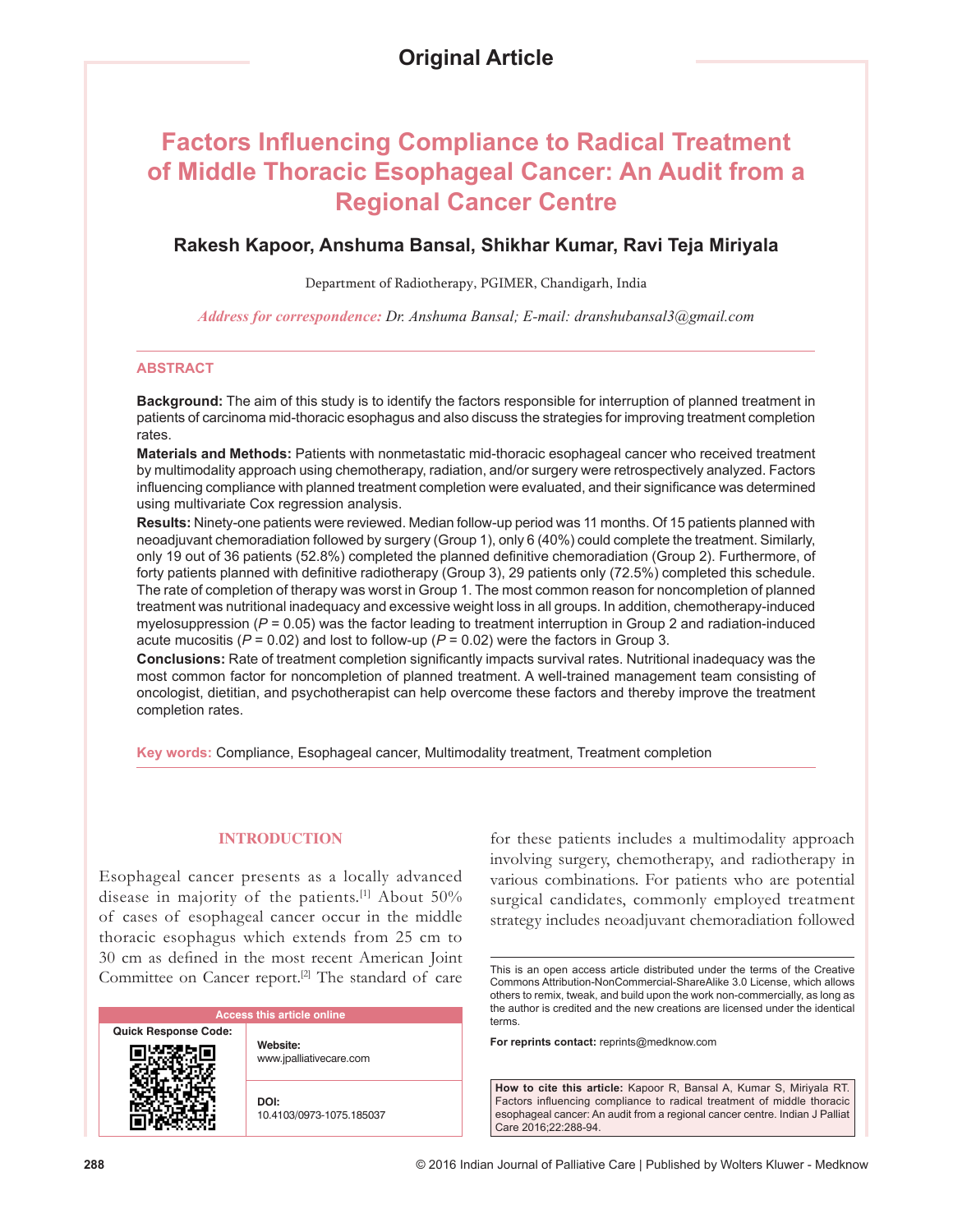by surgery, and adjuvant chemotherapy if indicated. For those patients with inoperable disease or at high-surgical risk, radical chemoradiation is the standard treatment.[3,4]

Multiple studies have demonstrated significantly better outcomes with multimodality approaches compared to surgery or radiotherapy alone,<sup>[5,6]</sup> emphasizing the fact that completion of the planned treatment protocol plays an important role in determining the outcomes of the patients. Unfortunately, many patients suffer from disease‑related malnutrition and cachexia even before the initiation of the treatment.[7] Furthermore, the performance status of these patients often deteriorates during chemoradiation due to the associated acute toxicities, compromising the compliance of the patients to the treatment protocol, resulting in unexpected treatment breaks and shift of the treatment intent from cure to palliation.[8] The purpose of the present audit is to determine the factors which influence the treatment compliance and might potentially predict unintended discontinuation of the planned treatment protocol in the resource constrained scenario of a developing country. The difference in treatment outcomes between the patients who completed their planned treatment and those who could not was analyzed as the secondary endpoint.

#### **MATERIALS AND METHODS**

All the patients registered in the Department of Radiotherapy and Oncology of our institute between January 2008 and December 2012 with a diagnosis of locally advanced nonmetastatic middle thoracic esophageal cancer were included in this audit. Of the 1248 patients of esophageal cancer registered in the department, 91 patients (7.3%) of nonmetastatic middle thoracic esophageal cancer who planned for radical treatment were retrospectively analyzed.

Apart from histopathological examination of the biopsied specimen, initial evaluation of these patients included endoscopy and barium study to assess the mucosal extent of the disease and contrast enhanced computed tomography (CECT) scan of the chest to assess the extra-esophageal extent and nodal spread of the disease. Baseline evaluation of bone marrow, liver, and renal functions was carried out to assess the tolerance for chemotherapy.

# **Treatment groups**

Potentially surgical candidates were planned for neoadjuvant chemoradiotherapy (Group 1) and received 30 mg/m<sup>2</sup> of cisplatin and 325 mg/m<sup>2</sup> of 5‑flurouracil (5‑FU) for 4 days, followed by external radiation of 30 Gy in ten fractions over 2 weeks as per the departmental protocol. Surgery was planned depending on the radiological response after 4–6 weeks. Adjuvant chemotherapy was offered based on the pathological response on histological examination.

Patients who were deemed inoperable *per se* were planned for definitive chemoradiotherapy (Group 2) with external radiation of 60 Gy in 30 fractions over 6 weeks, concurrently with 30 mg/m<sup>2</sup> of cisplatin and 325 mg/m<sup>2</sup> of 5‑FU every week as per the departmental protocol.

Inoperable patients who were not suitable candidates for concurrent chemotherapy because of deranged renal functions but otherwise with a good performance status were given radical radiotherapy (Group 3) with external radiation of 60 Gy in 30 fractions over 6 weeks as per the departmental protocol.

# **Treatment planning**

All the patients in Groups 1, 2, and 3 were planned on conventional simulator using open‑posterior fields. The patients in Groups 2 and 3 were planned using anteroposterior fields till a dose of 40 Gy in twenty fractions, covering 5 cm of normal esophagus proximal and distal to the disease as determined by barium contrast, with a lateral margin of 3 cm on either side. The residual disease along with a proximal and distal margin of 2 cm and a circumferential margin of 2 cm is boosted using one anterior and two posterior oblique fields to a dose of 20 Gy.

## **Monitoring**

All the patients were monitored once a week for acute treatment‑related toxicity during the entire course of treatment. The monitoring included subjective and objective assessment of treatment‑related toxicities using version 3 of Common Terminology Criteria for Adverse Events. U.S. Department of Health and Human Services. National Institutes of Health and National Cancer Institute.[9] Weekly monitoring of complete blood counts and renal function tests was done for those undergoing concurrent chemotherapy. Nutritional intake of the patients was also monitored and appropriate dietary advice was given. Any interruption in the planned treatment was documented, and the reason for the interruption was specified. The patients were followed up clinically at 2 monthly intervals, and response assessment was performed using barium study and endoscopy at the first follow‑up (2 months posttreatment) and CECT chest at the third follow‑up (6 months posttreatment). Any clinical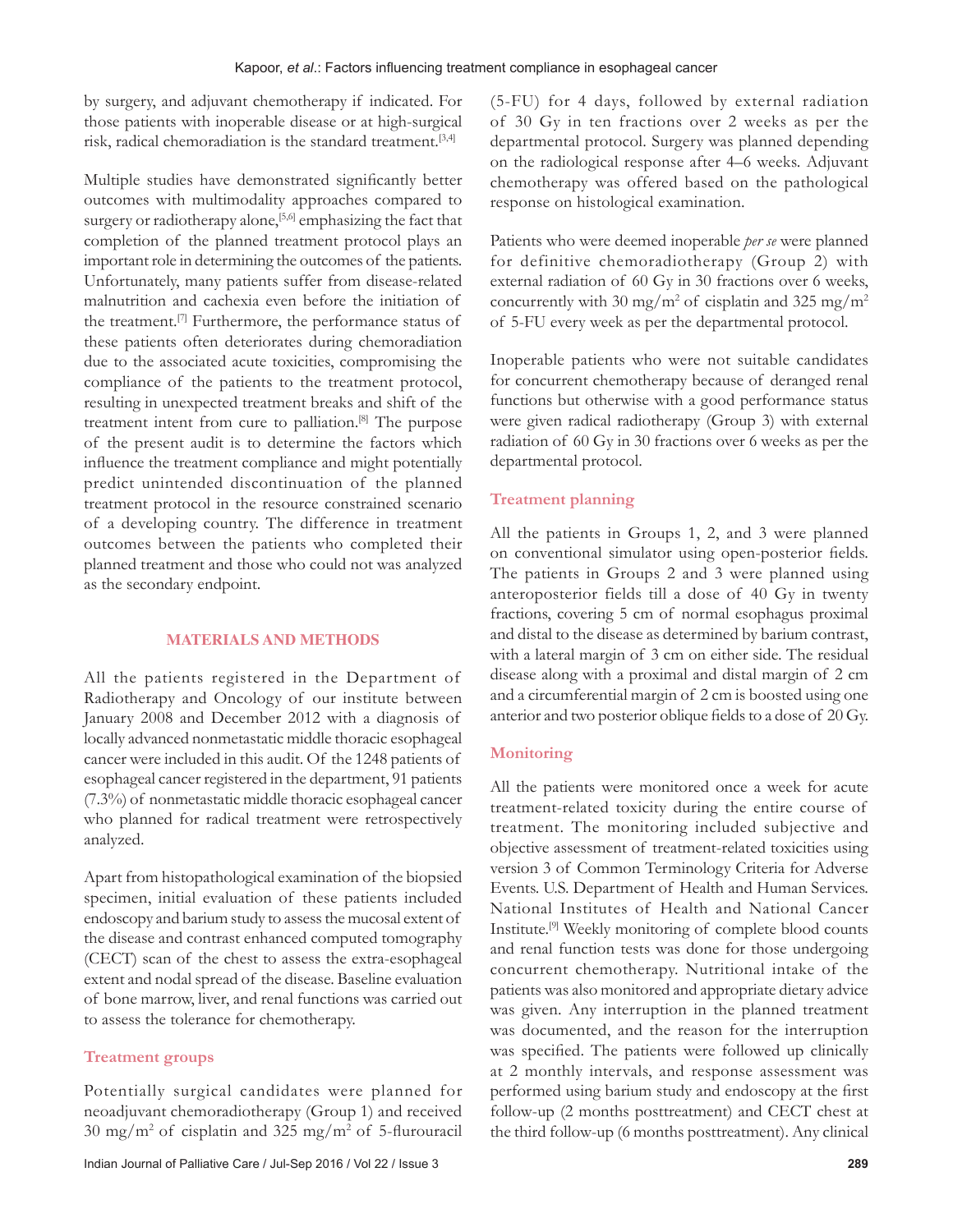suspicion of recurrence was evaluated with appropriate radiological investigations and documented.

The patients who could not complete all or a part of their initial plan of treatment were considered to be defaulters, and the factors determining the treatment compliance were evaluated for all the three groups separately.

# **Statistical analysis**

Descriptive statistics was obtained for characterization of the treatment groups. Various factors potentially influencing the compliance of the patients to the planned treatment protocol were evaluated in multivariate analyses using Cox proportional hazard model. As the secondary endpoint, the loco‑regional control and survival were calculated using Kaplan–Meier method and significance determined using the log‑rank test. SPSS 19, (IBM, Armonk, NY, United States of America) was used for the analysis.

## **RESULTS**

# **Patients profile**

The patient and disease characteristics are shown in Table 1.

## **Treatment characteristics**

Table 2 shows the treatment details of the patients. Among the studied population, only 59.3% could complete the entire course of intended treatment. About 40.7% of the patients could not complete the treatment completely, and the factors determining the treatment compliance were analyzed separately for each group.

## **Factors hindering treatment completion**

Table 3 shows the factors hindering treatment completion.

Among the 15 patients in Group 1, nine patients could not tolerate the adjuvant chemotherapy though indicated. Postoperative weight loss, extreme loss of appetite, severe nausea, and poor hematological tolerance were the common causes of treatment interruption in this group. On multivariate analysis, loss of appetite postoperatively leading to nutritional inadequacy and excessive weight loss was the only factor which was significantly correlated to treatment interruption in the form of inability to take adjuvant treatment ( $P = 0.02$ ).

Among the 36 patients in Group 2, 17 patients could not complete planned treatment. The only factors which significantly correlated with noncompliance to treatment

| Table 1: Patient characteristics |            |  |
|----------------------------------|------------|--|
| Variable                         | Number (%) |  |
| Age (years)                      |            |  |
| Median                           | 60         |  |
| Range                            | $28 - 76$  |  |
| Sex                              |            |  |
| Male                             | 51(56)     |  |
| Female                           | 40(44)     |  |
| T stage                          |            |  |
| T <sub>3</sub>                   | 54 (59.3)  |  |
| T <sub>4</sub>                   | 37(40.7)   |  |
| N stage                          |            |  |
| <b>No</b>                        | 59 (64.8)  |  |
| N <sub>1</sub>                   | 14(15.4)   |  |
| N <sub>2</sub>                   | 13(14.3)   |  |
| N <sub>3</sub>                   | 5(5.5)     |  |
| Stage                            |            |  |
| <b>IIB</b>                       | 43(47.3)   |  |
| <b>IIIB</b>                      | 8(8.8)     |  |
| <b>IIIC</b>                      | 40(44)     |  |
| Tumor length (cm)                |            |  |
| $\leq$ 5                         | 45(49.5)   |  |
| >5                               | 46 (50.5)  |  |
| Loss of fat planes               |            |  |
| None                             | 55 (60.4)  |  |
| Trachea                          | 3(3.3)     |  |
| Aorta                            | 10(11)     |  |
| Heart                            | 12(13.2)   |  |
| <b>Bronchus</b>                  | 3(3.3)     |  |
| Trachea + aorta                  | 5(5.5)     |  |
| Heart + bronchus                 | 3(3.3)     |  |

#### **Table 2: Treatment details**

| Treatment group    | Number of patients<br>planned for treatment | Number of patients who could<br>complete the treatment (%) |
|--------------------|---------------------------------------------|------------------------------------------------------------|
| Group <sub>1</sub> | 15                                          | 6(40)                                                      |
| Group <sub>2</sub> | 36                                          | 19(52.8)                                                   |
| Group 3            | 40                                          | 29(72.5)                                                   |
| Total              | 91                                          | 54(59.3)                                                   |
|                    |                                             |                                                            |

Group 1: Neoadjuvant chemoradiation followed by surgery; Group 2: Chemoradiation; Group 3: Radiotherapy alone

completion in this group were loss of appetite and worsened nutritional intake  $(P = 0.05)$  and chemotherapy-induced myelosuppression ( $P = 0.05$ ).

Among the forty patients in Group 3, 11 patients could not complete planned treatment. The factors which significantly correlated with noncompliance to treatment completion were radiation-induced acute mucositis  $(P = 0.02)$ , loss of appetite and worsened nutritional intake  $(P = 0.000)$ , and lost to follow‑up (leading to noncompletion of planned radiotherapy)  $(P = 0.02)$ .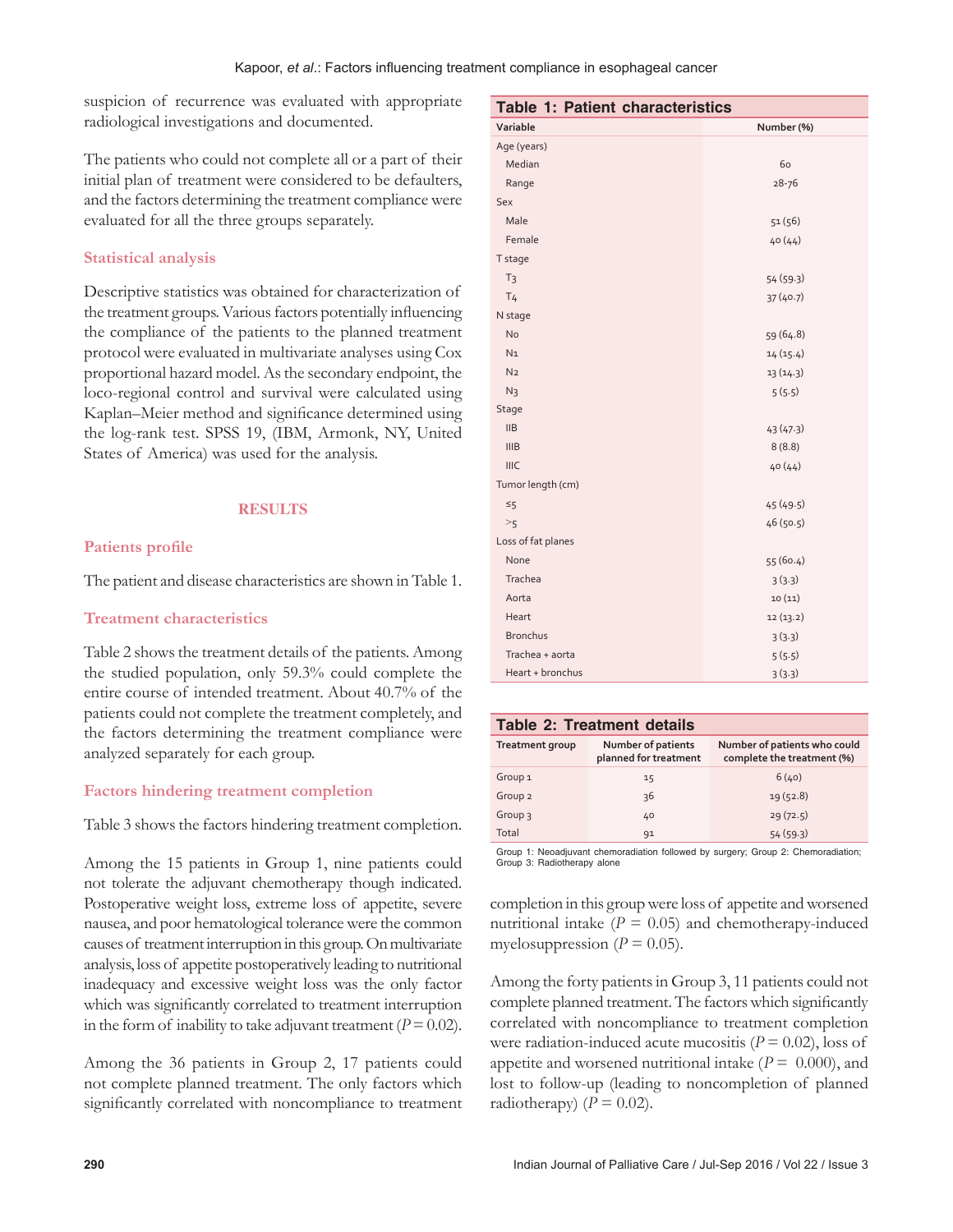#### **Outcome**

As the secondary endpoint, the patterns of failure, local control, and survival of each group were analyzed separately for the subsets who completed their intended treatment and the defaulters.

The majority of the patients failed locally and the maximum failures were seen in Group 3 [Table 4]. The only patient in Group 1 who failed treatment failed at anastomotic site.

Local control and survival rates are significantly higher in patients who completed their planned treatment compared to the defaulters [Table 5a].

Table 5b shows that there are significantly higher local control and survival rates among the patients who completed their planned treatment in Groups 2 and 3, compared to the defaulters. However, the difference could not reach statistical significance in Group 1 patients. This can be attributed to relatively small number of patients analyzed in Group 1.

## **Attempt to salvage therapy**

The patient in Group 1 who failed at anastomotic site and all patients in Group 2 who failed locally were further

| Table 3: Factors influencing compliance to<br>treatment completion                                                    |                    |                          |                |
|-----------------------------------------------------------------------------------------------------------------------|--------------------|--------------------------|----------------|
| <b>Factors</b>                                                                                                        | Group <sub>1</sub> | Group <sub>2</sub>       | Group 3        |
| Radiation-induced toxicities                                                                                          |                    |                          |                |
| Acute esophagitis Grade≥3                                                                                             |                    | $\overline{2}$           | $\overline{2}$ |
| Absolute dysphagia leading to RT<br>insertion/FJ                                                                      | $\mathbf{1}$       | $\overline{2}$           | $\mathbf{1}$   |
| Loss of appetite, leading to nutritional<br>inadequacy, and excessive weight<br>loss (deteriorated general condition) | 5                  | $\overline{\mathcal{E}}$ | 4              |
| Fistula formation during treatment                                                                                    |                    | $\overline{2}$           | $\mathbf{1}$   |
| Chemotherapy-induced                                                                                                  |                    |                          |                |
| Nausea/vomiting                                                                                                       | $\overline{2}$     | $\overline{2}$           |                |
| Myelosuppression                                                                                                      | 1                  | $\overline{\mathcal{E}}$ |                |
| Disease progression on treatment (local/<br>metastatic)                                                               |                    | $\overline{2}$           | $\mathbf{1}$   |
| Lost to follow-up (planned radiotherapy<br>could not be completed)                                                    |                    | $\mathbf{1}$             | $\overline{2}$ |

Group 1: Neoadjuvant chemoradiation followed by surgery; Group 2: Chemoradiation; Group 3: Radiotherapy alone. FJ: Feeding jejunostomy; RT: Ryles tube

| Table 4: Patterns of failure                  |                       |                  |  |
|-----------------------------------------------|-----------------------|------------------|--|
| Treatment subset group<br>(radically treated) | <b>Local failures</b> | Distant failures |  |
| Group <sub>1</sub>                            | $\mathbf{1}$          | $\Omega$         |  |
| Group <sub>2</sub>                            | 4                     | $\Omega$         |  |
| Group 3                                       |                       | $\Omega$         |  |

Group 1: Neoadjuvant chemoradiation followed by surgery; Group 2: Chemoradiation; Group 3: Radiotherapy alone

planned for surgery. When surgery was not feasible, palliative systemic taxol‑based chemotherapy was planned. However, all the patients treated by radiation alone (Group 3) were given supportive care only.

## **DISCUSSION**

The benefit of multimodality therapy is clearly established for esophageal carcinomas, but its impact on toxicity is not well defined. The purpose of this study is to address the impact of multimodality therapy on treatment toxicity for patients of esophageal carcinoma treated at our institute and thereby identify the factors hindering the planned treatment completion.

Taken individually, surgery, radiotherapy, and chemotherapy, each has its own toxicities and complications. When used in combination, not only can there be an additive effect of the adverse effects, but often, one modality can intensify the toxicities of the other.

The incidence of toxic effects of radiotherapy can vary largely depending on dose, fractionation, treatment volumes,

# **Table 5a: Local control and survival for patients who completed planned treatment and those who defaulted**

| Number of patients       | Local control (%) |         | Overall survival (%) |         |
|--------------------------|-------------------|---------|----------------------|---------|
|                          | 1 year            | 2 years | 1 year               | 2 years |
| Completed treatment (54) | 77.4              | 72.8    | 75.2                 | 68.4    |
| Defaulted treatment (37) | 32.4              | 11.8    | 76.2                 | 58.7    |
| P                        |                   | 0.000   |                      | 0.08    |

## **Table 5b: Local control and survival for patients who completed planned treatment and those who defaulted within the treatment subset group**

| Treatment subset group | 1 year local<br>control (%) | 1 year overall<br>survival (%) |
|------------------------|-----------------------------|--------------------------------|
| Group <sub>1</sub>     |                             |                                |
| Completed (6)          | 83.3                        | 53.3                           |
| Defaulters (9)         | 44.4                        | 50.8                           |
| $\overline{P}$         | 0.15                        | 0.69                           |
| Group <sub>2</sub>     |                             |                                |
| Completed (19)         | 71.3                        | 88.4                           |
| Defaulters (17)        | 29.4                        | 66.6                           |
| $\overline{P}$         | 0.000                       | 0.08                           |
| Group 3                |                             |                                |
| Completed (29)         | 78.2                        | 79.3                           |
| Defaulters (11)        | 27.3                        | 33.3                           |
| $\overline{P}$         | 0.000                       | 0.55                           |

Group 1: Neoadjuvant chemoradiation followed by surgery; Group 2: Chemoradiation; Group 3: Radiotherapy alone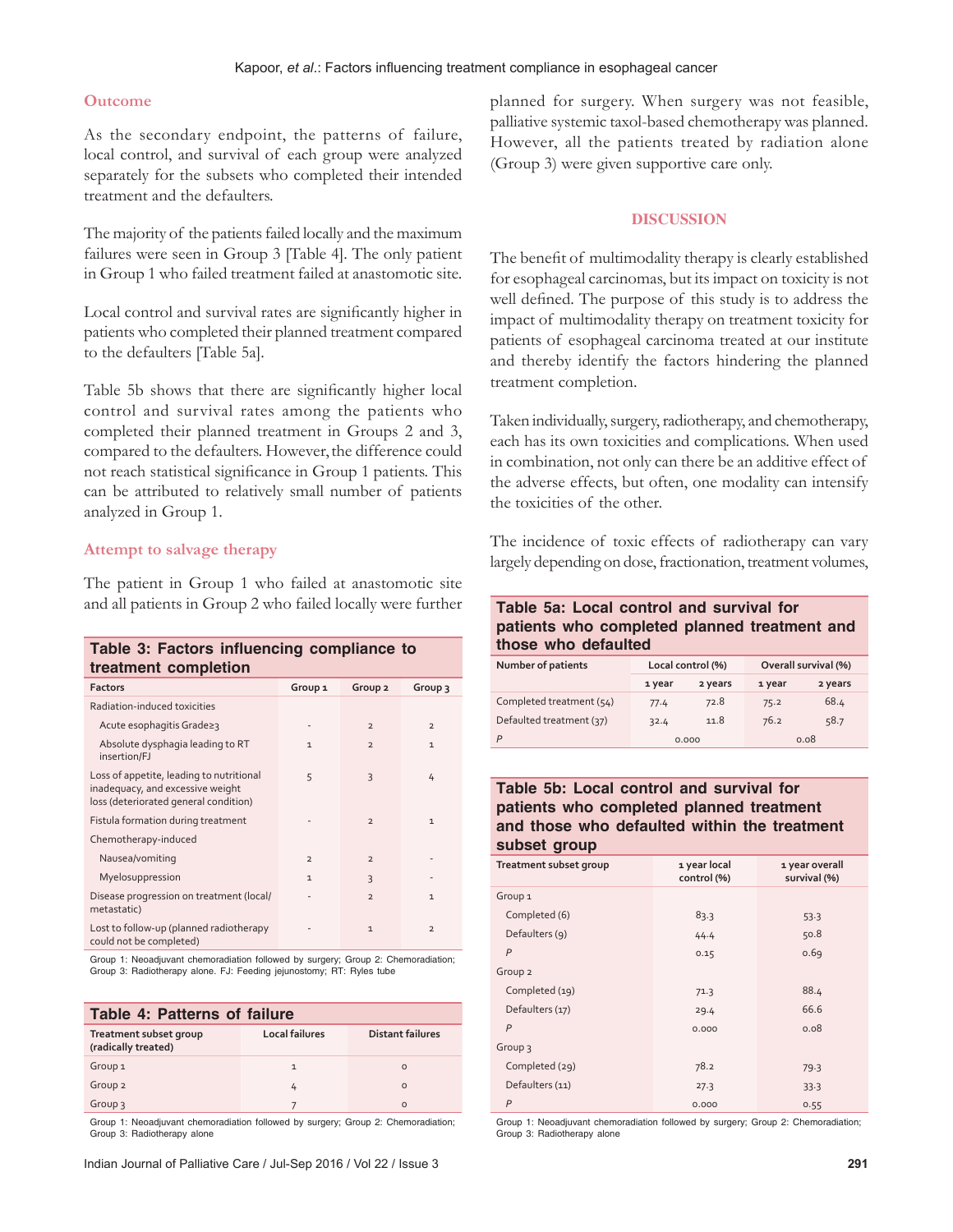techniques, and whether administered concomitantly with chemotherapy. Still, the nature of toxic effects is consistent with the most common acute toxic effect being esophagitis. In patients of carcinoma esophagus, who often presents with dysphagia and poor nutritional status, the addition of esophagitis often results in dehydration and malnutrition requiring feeding tubes in half of the patients.[10] Other common acute toxicities include gastrointestinal effects and fatigue. In the radiotherapy‑alone arm of Radiation Therapy Oncology Group (RTOG) 85‑01, 28% of patients experienced severe acute toxicities. The most common acute toxicities were upper aerodigestive  $(18\%)$ .<sup>[11]</sup> In our study also, acute radiation toxicity in the form of esophagitis and absolute dysphagia led to treatment interruption in three patients (7.5%). In four other patients (10%), loss of appetite during radiation led to excessive weight loss and overall deteriorated general condition, and thus further radiotherapy could not be delivered.

Although acute esophagitis is most commonly ascribed as an adverse effect of radiotherapy, the addition of radiosensitizing chemotherapy does increase the incidence and severity of esophagitis. In RTOG 85‑01 trial, the addition of concurrent cisplatin/5‑FU chemotherapy increased the incidence of severe upper aerodigestive toxicity from 18% with 64 Gy of definitive radiotherapy to 33% with 50 Gy of definitive chemoradiotherapy.[11] The rates of severe (Grade ≥3) esophagitis have ranged from 16% to 63% in studies using chemoradiotherapy.[11‑14] Other common gastrointestinal side effects are nausea, vomiting, and diarrhea. In clinical practice, patients receiving chemoradiotherapy, whether definitive or neoadjuvant, will almost universally experience some degree of esophagitis. In our study also, four patients (11.1%) on chemoradiation had acute esophagitis Grade  $\geq$ 3 and two patients (5.5%) had chemotherapy‑induced severe nausea and vomiting because of which they could not complete their planned treatment.

Hematologic toxicity is a well-expected toxicity observed with strategies using chemotherapy, the most common toxicity being neutropenia/granulocytopenia. Based on the trial comparing radiotherapy with chemoradiotherapy (RTOG 85‑01), the addition of chemotherapy to radiotherapy significantly increases acute hematologic toxicity from 3% to 48%.[11] Myelosuppression leading to treatment interruption was seen in three patients (8.33%) in our study.

The recent meta-analysis of neoadjuvant chemotherapy or chemoradiotherapy prior to surgery for esophageal carcinoma showed no significant association between the surgical complications and neoadjuvant interventions.<sup>[15]</sup> Yet, the addition of chemoradiotherapy to surgery alone will induce both acute and late adverse effects that would not be seen with surgery alone. In the trials of multimodality therapy, the rate of Grade 3 toxicity ranges from 41% to  $46\%$ . [16-19]

In our study, patients who could not complete the planned trimodality therapy can be categorized into two groups. The first group of defaulters (4 in number [26.7%]) experienced severe acute hematological and gastrointestinal toxicities after neoadjuvant chemoradiotherapy after which they could not proceed for surgery. Another group (five patients  $= 33.33\%$ ) completed neoadjuvant chemoradiotherapy and surgery but had excessive loss of weight postoperatively due to loss of appetite and inadequate diet and hence could not be delivered adjuvant chemotherapy. This aspect of treatment interruption can be seen commonly in resource constrained set up in developing countries where adequate postoperative nutritional counseling is lacking.

In addition, fistula formation, disease progression during treatment, and lost to follow‑up (leading to noncompletion of radiotherapy schedule) were the three factors which were unrelated to the toxicity of chemoradiotherapy but led to treatment interruption in nine of our patients.

To achieve cure which is the main aim of treatment in all cancer patients, the treatment completion rates must be improved. Various interventions can be made to improve these rates.

Nutritional counseling should ideally be offered to all the patients before any cancer-directed therapy is initiated. Ours being a setup with heavy patient load, the nutritional counseling is done by oncologist only. We also have a palliative care section where patients with poor nutritional intake, are admitted, and are built up before starting radical treatment. However, due to limited resources in setup like ours, every patient cannot be provided such facilities. Therefore, for adequate diet counseling, a dietitian or nutritionist should be the part of the team management. European Society for Clinical Nutrition and Metabolism published their guidelines on enteral nutrition (EN) for nonsurgical cancer patients in 2006.[7] EN referred to oral nutritional supplements (ONSs) or tube feeding. According to the guidelines, EN should be started if undernutrition already exists or if food intake is markedly reduced for more than 7–10 days. EN is indicated preoperatively for 5–7 days in cancer patients undergoing major abdominal surgery. During radiotherapy of gastrointestinal regions,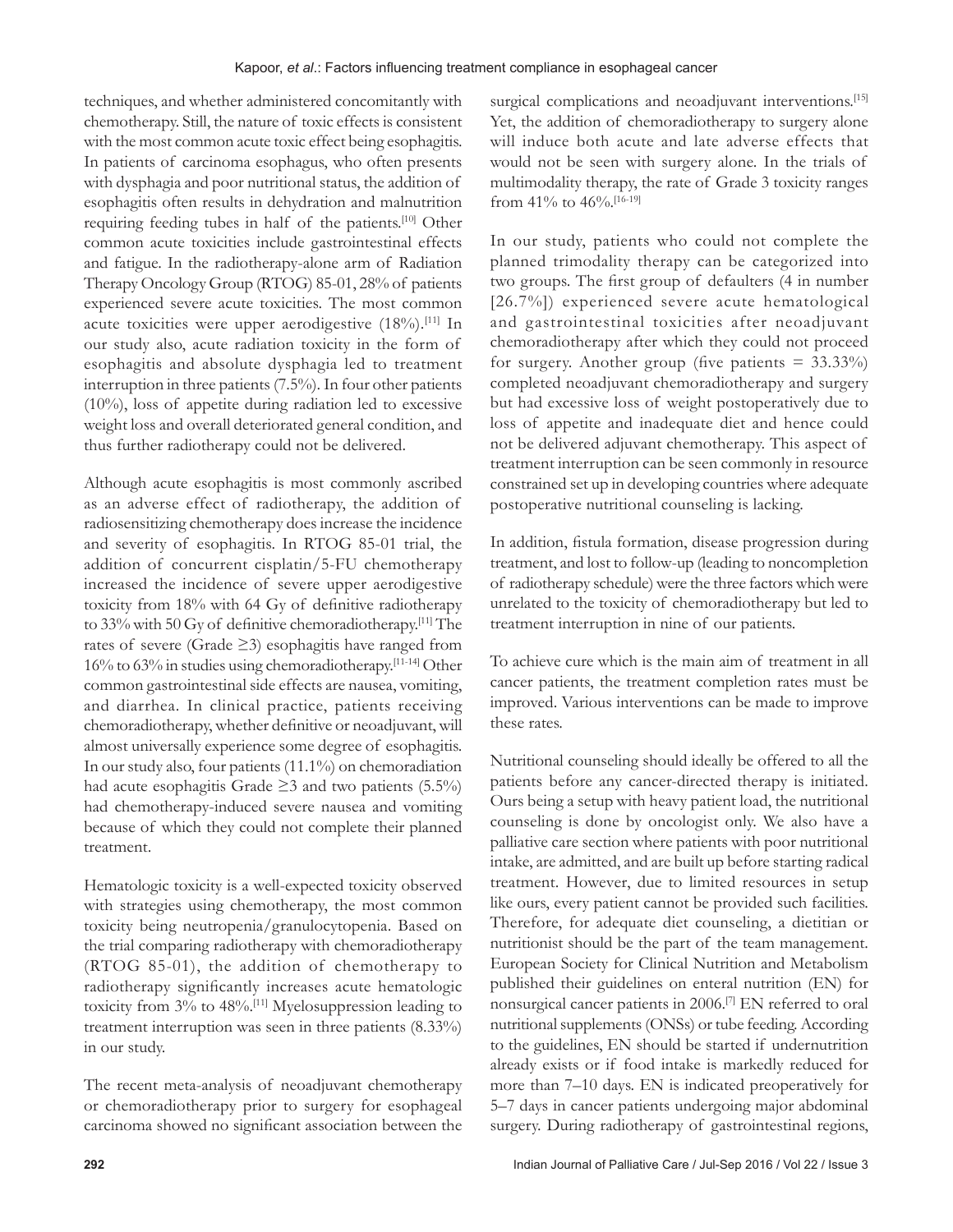dietary counseling and ONS prevent weight loss and interruption of radiotherapy.

Treatment‑related acute mucositis might lead to exaggeration of dysphagia in these patients, and it should be aggressively managed with enteral feeding through Ryles tube (RT) or feeding jejunostomy (FJ) or percutaneous gastrostomy (PEG) depending on the institutional protocols.

Esophageal stenting is another option to relieve malignant dysphagia before neoadjuvant or radical chemoradiation so as to maintain adequate nutrition during treatment.<sup>[20,21]</sup> However, stenting is an expensive procedure compared to FJ/PEG and is associated with complications such as stent migration, tumor ingrowth, and overgrowth, esophagorespiratory fistula, for which stent replacements are required.[22] Therefore, it should be judiciously used in palliative setting only.

Patients on chemotherapy, especially when combined with radiation, may require prophylactic treatment so as to prevent chemotherapy‑induced nausea‑vomiting and myelosuppression.

For patients who receive concurrent chemoradiation, antiemetic therapy is dictated by the emetogenicity of chemotherapy unless the emetic risk of radiation therapy is higher.[23]

In our setup, patients who are given concurrent cisplatin are given a 5-hydroxytryptamine-3 (5-HT<sub>3</sub>) receptor antagonist for 5 days postchemotherapy. The recent update on the use of antiemetics by "American Society of Clinical Oncology (ASCO)" however recommends that all patients who receive highly emetogenic chemotherapy regimens should be offered a three‑drug combination of a neurokinin 1 receptor antagonist,  $5-HT_3$  receptor antagonist, and dexamethasone.<sup>[23]</sup> Preferential use of palonosetron is recommended for moderate emetic risk regimens, combined with dexamethasone. For low-risk agents, patients can be offered dexamethasone before the first dose of chemotherapy.

Chemotherapy‑induced myelosuppression is considered to be a significant negative prognostic factor for overall survival as it results in earlier discontinuation of the preoperative chemoradiation schedules, often requiring dose reduction of chemotherapeutic agents.[24] Still according to the ASCO 2015 update of recommendations for the use of Colony‑stimulating factors (CSFs) in cancer patients receiving chemotherapy, the use of CSFs to

prevent and treat chemotherapy‑induced myelosuppression should be avoided in patients receiving concomitant chemoradiation, particularly involving the mediastinum.[25] In the absence of chemotherapy, therapeutic use of CSFs may be considered in patients receiving radiation therapy alone if prolonged delays secondary to neutropenia are expected.[25]

Psychosocial support is another aspect of treatment counseling which is often neglected in developing countries and at the centers with patient overload. It has been proven that patients with gastrointestinal cancer, who undergo surgery, benefit from a formal program of psychotherapeutic support during the inpatient hospital stay in terms of long-term survival.<sup>[26]</sup> A well-trained psychotherapist should therefore be a part of the management protocols designed to treat patients. In resource‑constrained centers, again, an oncologist can take over the role as is being done at our institute. Patients should be counseled both before and during the treatment by providing educational information regarding the need for adequate diet, disease prognosis, benefits of treatment, and a supportive relationship should be developed. They should also be provided on‑going emotional and cognitive support.<sup>[27]</sup> Patients on radiation sometimes get relief from dysphagia in the middle of the course of radiotherapy schedule and stop treatment in between considering it to be the cure of disease. Some patients who develop radiotherapy- and chemotherapy-induced toxicities also leave the treatment in between. Adequate counseling should be done in such patients from the beginning of treatment for the need and impact of completing the entire treatment. Especially before discharge, the therapist should explore the patient's emotional and cognitive interpretation of the treatment and assist him in planning for future.

Based on the results of this audit, to improve compliance rates in our patients, we have introduced following major changes. Before starting treatment, we nowadays refer all the patients with esophageal cancer to the dietitian for adequate diet counseling. An attempt is made to encourage all patients with more than or equal to Grade 2 dysphagia for RT insertion or at least FJ. All such patients are assessed twice weekly for the adequacy of their dietary intake. All patients on concurrent chemotherapy with cisplatin are given a three‑drug combination of neurokinin 1 receptor antagonist,  $5-HT_3$  receptor antagonist, and dexamethasone if emesis is not controlled by  $5-HT_3$  receptor antagonist alone.